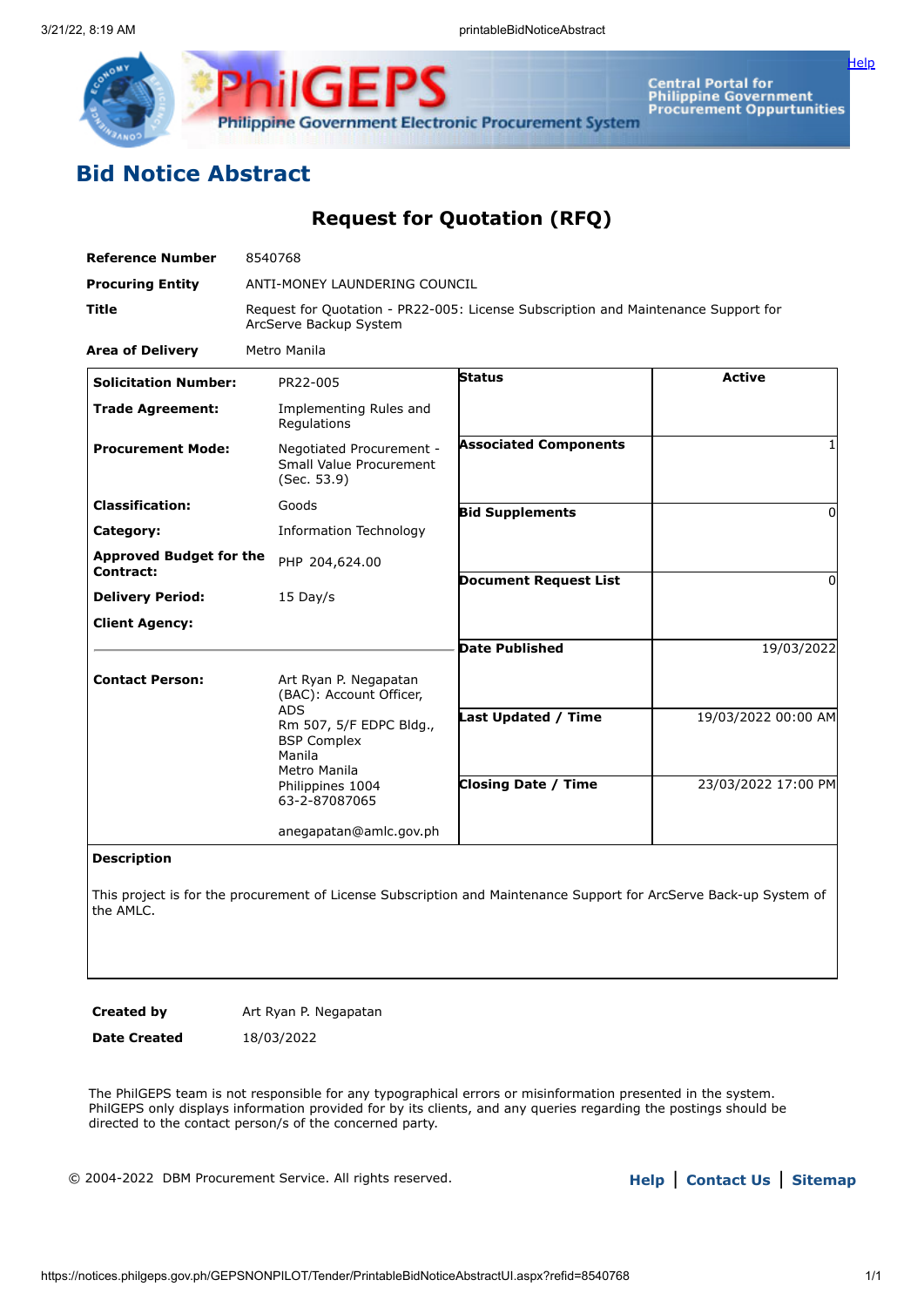

Republic of the Philippines *Anti-Money Laundering Council*

## **AMLC BIDS AND AWARDS COMMITTEE**

### **REQUEST FOR QUOTATION**

The AMLC will undertake a **Negotiated Procurement - Small Value Procurement** for the "**License Subscription and Maintenance Support of ArcServe Backup System (Purchase Request No. 22-005)**" in accordance with **Section 53.9** of the Implementing rules and Regulations of Republic Act No. 9184.

#### **BRIEF DESCRIPTION**

This project is for the procurement of License Subscription and Maintenance Support for ArcServe Backup System of the AMLC.

The Approved Budget for the Contract (ABC) is Php204,624.00.

#### **TECHNICAL SPECIFICATIONS**

Please see Page 3 of the attached Terms of Reference.

#### **INSTRUCTIONS TO SUPPLIERS**

#### **Quotation:**

Supplier is required to submit its Quotation using the Prescribed Form (See Page 4 of the attached Terms of Reference), together with the documentary requirements, to the Anti-Money Laundering Council (AMLC) at:

BAC Secretariat Art Ryan P. Negapatan Account Officer, BAC Secretariat anegapatan[@amlc.gov.](mailto:aladores@amlc.gov.ph)ph

Copy furnished: Atty. Froilan L. Cabarios Head, BAC Secretariat [fcabarios@amlc.gov.ph](mailto:fcabarios@amlc.gov.ph)

#### **Documentary Requirements:**

The following documentary requirements should be submitted at the time of the submission of the Supplier's Quotation:

- Mayor's/Business Permit (BIR Certificate of Registration for individual supplier)
- PhilGEPS Registration Number/Certificate
- Omnibus Sworn Statement with Secretary's Certificate [Use AMLC Prescribed Form, if applicable] (*See* Pages 5-8)

**Note:** Non-compliance with any of the instructions or conditions under these Bidding Document shall cause the disqualification of the supplier.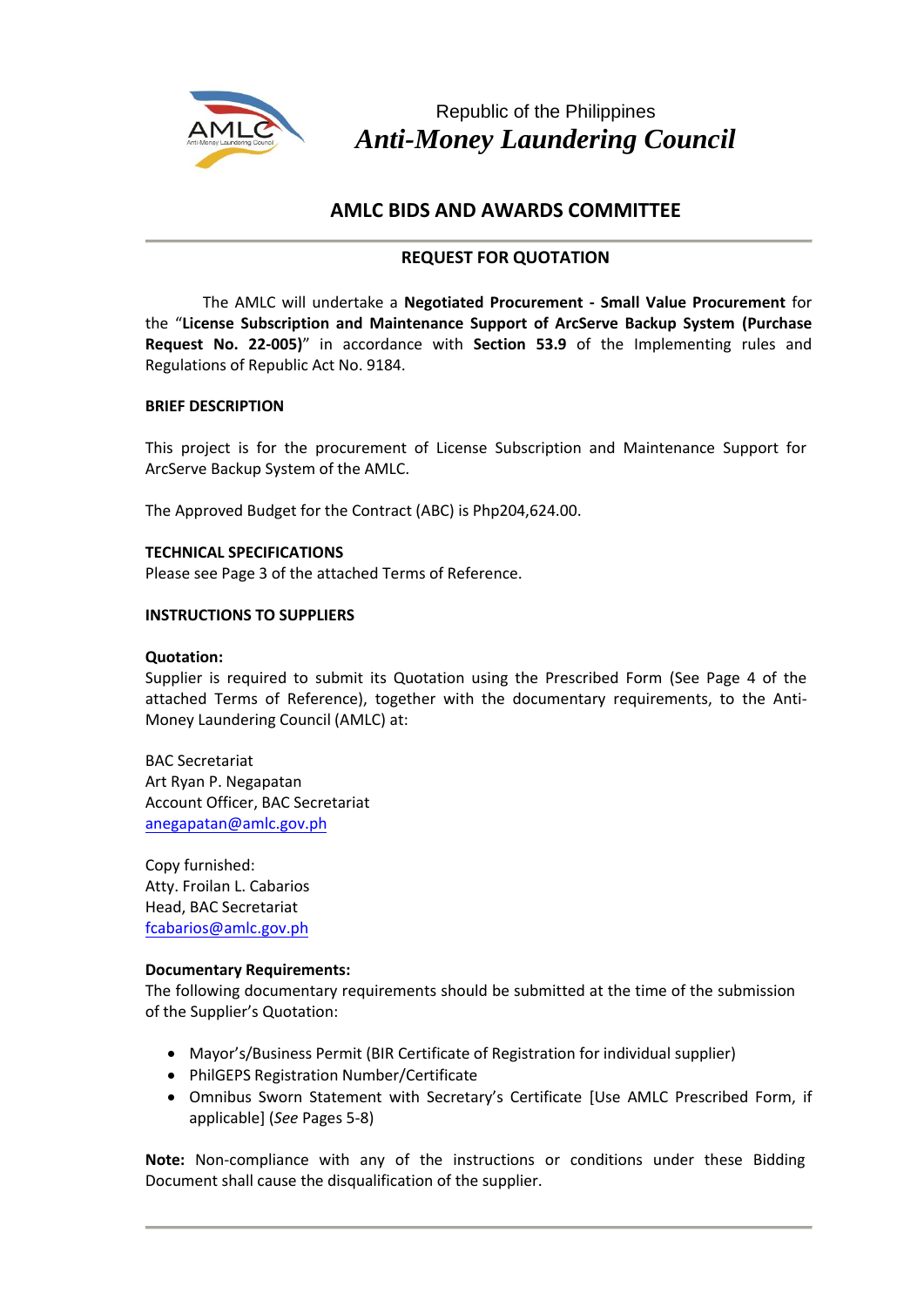

## Republic of the Philippines ANTI-MONEY LAUNDERING COUNCIL

#### **TERMS OF REFERENCE**

License Subscription and Maintenance Support for Arcserve Back-up System (Purchase Request No. 22-005)

#### **BRIEF DESCRIPTION**

This project is for the procurement of License Subscription and Maintenance Support for Arcserve Back-up System of the AMLC:

The Approved Budget for the Contract (ABC) is Php204,624.00

#### **INSTRUCTIONS TO SUPPLIERS**

NOTE: Suppliers who do not comply with *any* of the requirements, including the use of the prescribed forms, in the Terms of Reference shall be *automatically disqualified.*

#### *Form of Quotation:*

Suppliers<sup>1</sup> are required to submit its Quotation using the Prescribed Form (See Page 4) by the Anti-Money Laundering Council (AMLC). The Quotation and documentary requirements may be submitted electronically to:

Art Ryan P. Negapatan Account Officer, BAC Secretariat [anegapatan@amlc.gov.ph](mailto:anegapatan@amlc.gov.ph)

Copy furnished: Froilan L. Cabarios Head, BAC Secretariat [fcabarios@amlc.gov.ph](mailto:fcabarios@amlc.gov.ph)

*Documentary Requirements:*

The following documentary requirements should be submitted at the time of the submission of the Supplier's Quotation:

- Mayor's/Business Permit (BIR Certificate of Registration for individual supplier)
- PhilGEPS Registration Number/Certificate
- Omnibus Sworn Statement **and** if applicable, Original Notarized Secretary's Certificate in case of a corporation, partnership, or cooperative [Use AMLC Prescribed Form] (See Pages 5-8); **or** Original Special Power of Attorney of all members of the joint venture giving full power and authority to its officer to sign the OSS and do acts to represent the Supplier.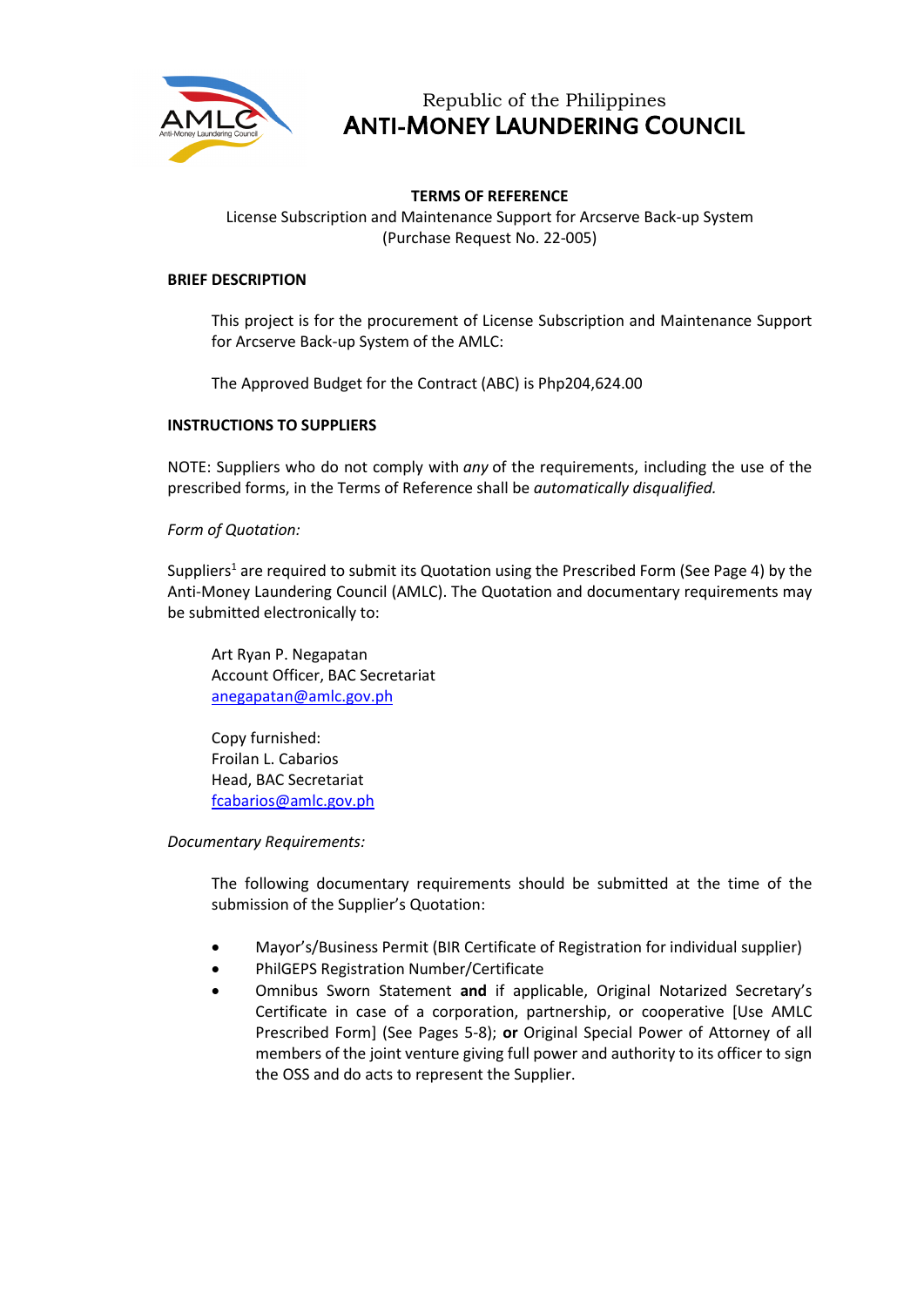#### **GENERAL CONDITIONS**

#### *Quotation Price:*

Supplier's quotation shall be inclusive of 12% Value-Added Tax and other incidental expenses, including, but not limited to notarial expenses.

#### *Quotation Validity Period:*

Quotations shall be valid for 60 calendar days from receipt by the BAC Secretariat.

*Delivery Period/Completion Period/Contract Period:*

Delivery period is within 15 calendar days from receipt of Purchase Order.

Please see contract period in the Technical Specifications.

#### *Liquidated Damages:*

- A delay by the Supplier in the full delivery of the goods/services shall render the Supplier liable for liquidated damages, which shall deduct by the AMLC from each payment or total contract price in case of one-time payment.
- Liquidated damages shall be equal to one-tenth (1/10) of one percent (1%) of the total contract price for every day of delay.

#### *Payment:*

- Payments shall be made only upon the issuance of the **Inspection and Acceptance Report (IAR)[1](#page-3-0)** by the Inspection and Acceptance Committee (IAC).
- No payment shall be made for supplies and materials not yet delivered or services not yet rendered.
- The Supplier's request for payment shall be made in writing, accompanied by an invoice describing, as appropriate, the goods delivered and/or services performed, and by documents submitted pursuant, and upon fulfillment of other obligations stipulated in these Terms of Reference.
- Payments shall be made promptly by the AMLC within thirty (30) days from issuance of the IAR by the IAC.
- The currency in which payment is to be made shall be in Philippine Pesos.

#### *Warranty:*

• The Supplier warrants it has, and, at all time during the term of the service, will maintain the requisite personnel, competence, skill and resources necessary to provide the required services under these Terms of Reference. The Supplier also warrant that the

<span id="page-3-0"></span><sup>&</sup>lt;sup>1</sup> Certificate of Acceptance (for Consultancy Services).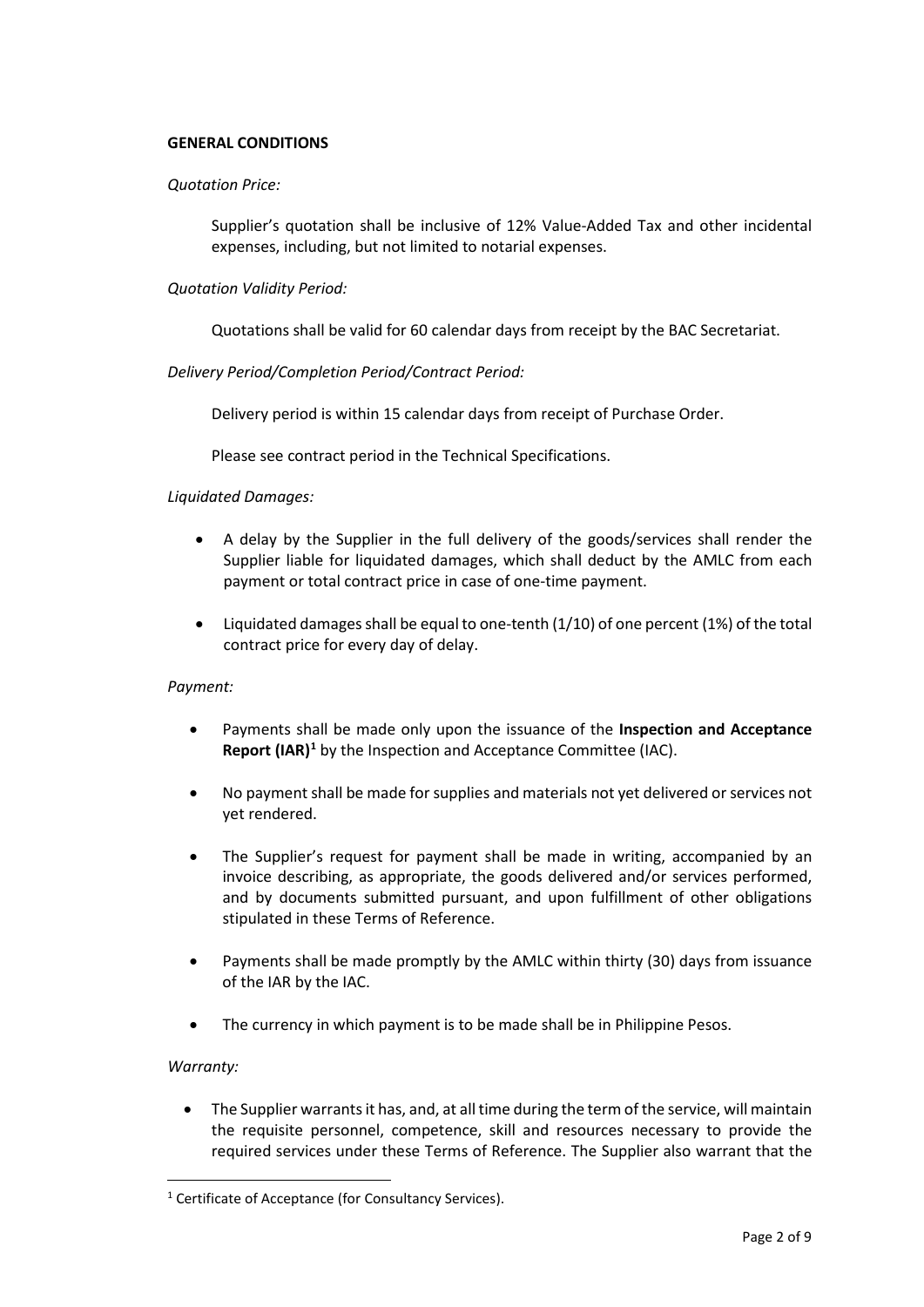services shall be performed in a workmanlike manner and in compliance with all applicable laws and regulations. The Supplier further warrants the availability of service, service parts and maintenance services, including repair services and preventative maintenance, during the term of the service. Additionally, the Supplier warrants that the services rendered is fit for the use for which it was intended.

• The AMLC shall promptly notify the Supplier in writing of any claims arising under the warranty. Upon receipt of such notice, the Supplier shall, within 7 days and with all reasonable speed, repair or replace the defective goods or parts thereof, without costs to the AMLC.

#### **TECHNICAL SPECIFICATIONS:**

| <b>Item</b> | <b>Specification</b>                                                                                                                                 | <b>Quantity</b> | Subscription<br>Coverage                                                            |
|-------------|------------------------------------------------------------------------------------------------------------------------------------------------------|-----------------|-------------------------------------------------------------------------------------|
|             | 1 Year License Subscription and Maintenance<br>Support of Arcserve Backup System with the<br>Product Number: MUPR0600MRWSKFE12C<br>Quantity: 3 units | 1 Lot           | Contract<br>period<br>shall<br>commence<br>within 15 calendar<br>days from the date |
| 2.<br>3.    | The supplier shall provide 8x5 helpdesk support<br>and 24x7 technical support.<br>The supplier shall provide software updates                        |                 | receipt<br>οf<br>of<br>Purchase Order with<br>one year coverage.                    |
|             | during the subscription coverage.                                                                                                                    |                 |                                                                                     |

**OTHER REQUIREMENTS/CONDITIONS (IF ANY):**

- The supplier shall submit the Certificate / Proof of Entitlement, deliver, and implement the license within 15 calendar days from the date of receipt of Purchase Order for 1 Year - License Subscription and Maintenance Support of Arcserve Backup System
- The supplier shall comply with the COVID-19 protocols, including swab test, if required, by the Bangko Sentral ng Pilipinas to gain entry in the AMLC premises and shall be coordinated with ITSS three (3) days before the intended service.

#### *Suppletory Application of the Civil Code and the Procurement Law:*

In the absence of express provision in these Terms of Reference, the mandatory provisions of the New Civil Code and the Government Procurement Reform Act shall have suppletory application in the contract between the AMLC and the winning Supplier.

**The Purchase Order, together with the Purchase Request, these Terms of Reference, Supplier's Quotation, and Notice of Award, shall constitute the Agreement between the AMLC and the winning Supplier to which the contract will be awarded.**

> **ALBERT N. PINEDA** Bank Officer V ETMG-ITSS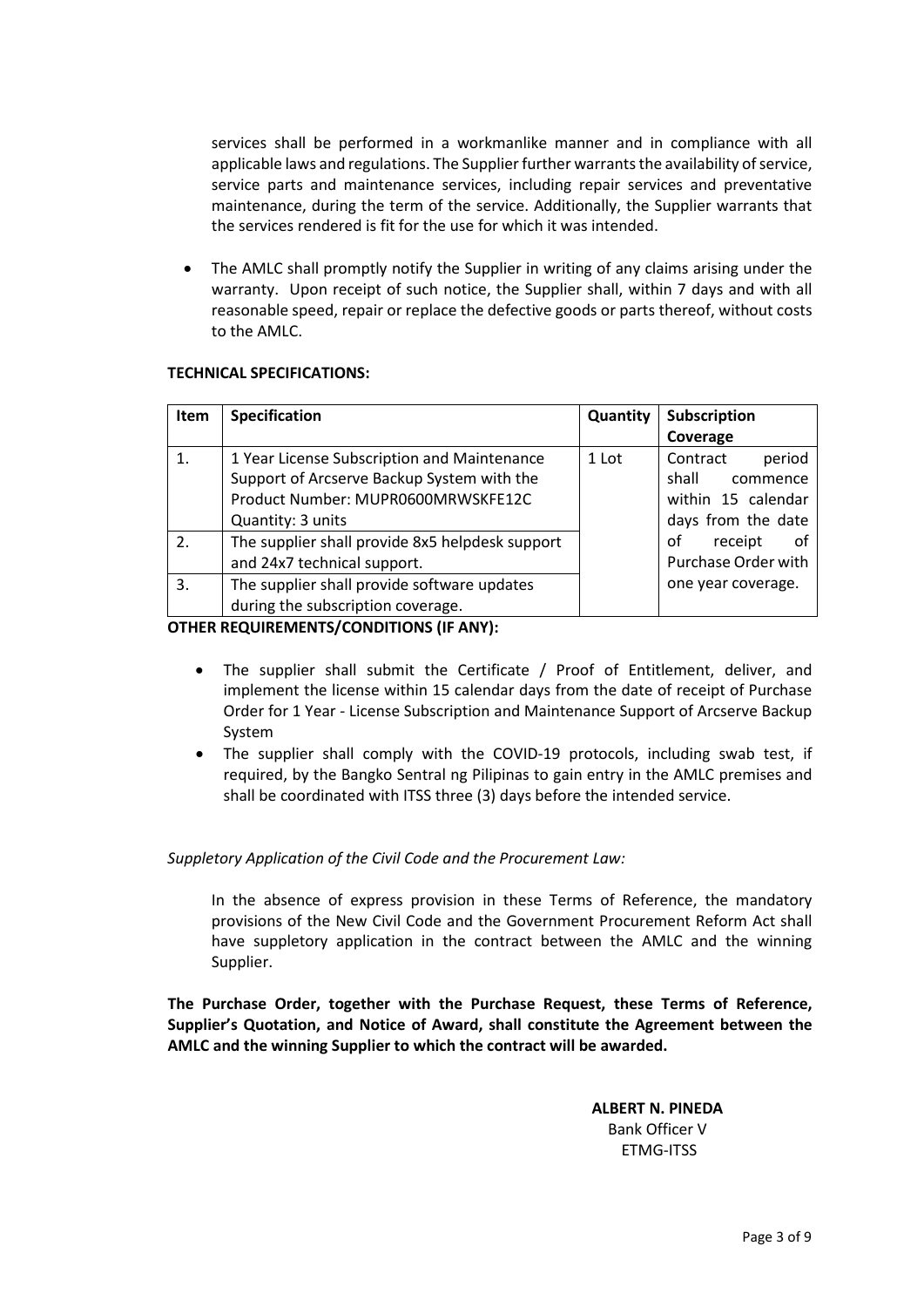#### **QUOTATION FORM**

Date: \_\_\_\_\_\_\_\_\_\_\_\_\_\_\_\_\_\_\_\_\_\_\_ RFQ No.: \_\_\_\_\_\_\_\_\_\_\_\_\_\_\_\_\_\_\_\_

#### To:**BIDS AND AWARDS COMMITTEE** Anti-Money Laundering Council Room 507, 5/F, EDPC Building, BSP Complex Malate, Manila

Gentlemen:

Having examined the Request for Quotation, including the attached Terms of Reference (TOR), the receipt of which is hereby duly acknowledged, the undersigned, on behalf of the Supplier, offers to the following Quotation:

| Item/Brand/Model | Units   Technical Specifications | Quotation<br><b>Price</b> |
|------------------|----------------------------------|---------------------------|
|                  |                                  |                           |
|                  |                                  |                           |

We agree to abide by this Quotation for the Quotation Validity Period specified in TOR and it shall remain binding upon us and may be accepted at any time before the expiration of that period.

Until a Purchase Order is received by the Supplier, this Quotation, together with your Notice of Award, shall be binding upon us.

We understand that you are not bound to accept the Lowest Calculated Quotation or any Quotation you may receive.

The Supplier certifies/confirms that it agrees and complies with the requirements and conditions under the Terms of Reference.

Dated this \_\_\_\_\_ day of \_\_\_\_\_\_\_\_\_\_\_\_\_\_\_\_ 2022.

*[signature over printed name] [in the capacity of]*

Duly authorized to sign Bid for and on behalf of \_\_\_\_\_\_\_\_\_\_\_\_\_\_\_\_\_\_\_\_\_\_\_\_\_\_\_\_\_\_\_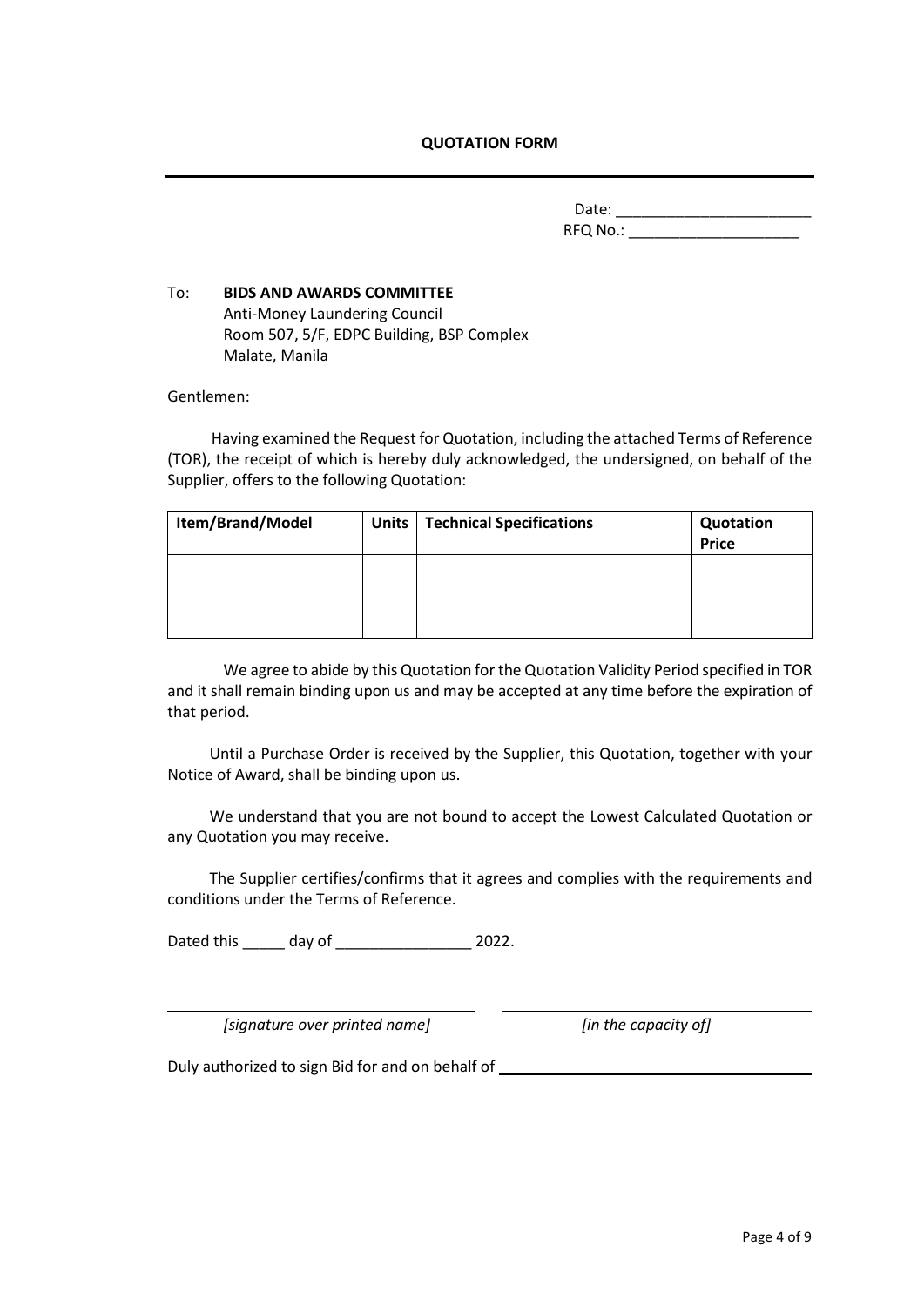REPUBLIC OF THE PHILIPPINES ) CITY/MUNICIPALITY OF \_\_\_\_\_\_ ) S.S.

#### **AFFIDAVIT**

I, [Name of Affiant], of legal age, [Civil Status], [Nationality], and residing at [Address of Affiant], after having been duly sworn in accordance with law, do hereby depose and state that:

*1. [Select one, delete the other:]*

*[If a sole proprietorship:]* I am the sole proprietor or authorized representative of [Name of Bidder] with office address at [address of Bidder];

*IIf a partnership, corporation, cooperative, or joint venture:]* I am the duly authorized and designated representative of [Name of Bidder] with office address at [address of Bidder];

*2. [Select one, delete the other:]*

*[If a sole proprietorship:]* As the owner and sole proprietor, or authorized representative of [Name of Bidder], I have full power and authority to do, execute and perform any and all acts necessary to participate, submit the bid, and to sign and execute the ensuing contract for [Name of the Project] of the [Name of the Procuring Entity], as shown in the attached duly notarized Special Power of Attorney;

*[If a partnership, corporation, cooperative, or joint venture:]* I am granted full power and authority to do, execute and perform any and all acts necessary to participate, submit the bid, and to sign and execute the ensuing contract for [Name of the Project] of the [Name of the Procuring Entity], as shown in the attached [state title of attached document showing proof of authorization (e.g., duly notarized Secretary's Certificate, Board/Partnership Resolution, or Special Power of Attorney, whichever is applicable;)];

- 3. [Name of Bidder] is not "blacklisted" or barred from bidding by the Government of the Philippines or any of its agencies, offices, corporations, or Local Government Units, foreign government/foreign or international financing institution whose blacklisting rules have been recognized by the Government Procurement Policy Board, **by itself or by relation, membership, association, affiliation, or controlling interest with another blacklisted person or entity as defined and provided for in the Uniform Guidelines on Blacklisting;**
- 4. Each of the documents submitted in satisfaction of the bidding requirements is an authentic copy of the original, complete, and all statements and information provided therein are true and correct;
- 5. [Name of Bidder] is authorizing the Head of the Procuring Entity or its duly authorized representative(s) to verify all the documents submitted;
- *6. [Select one, delete the rest:]*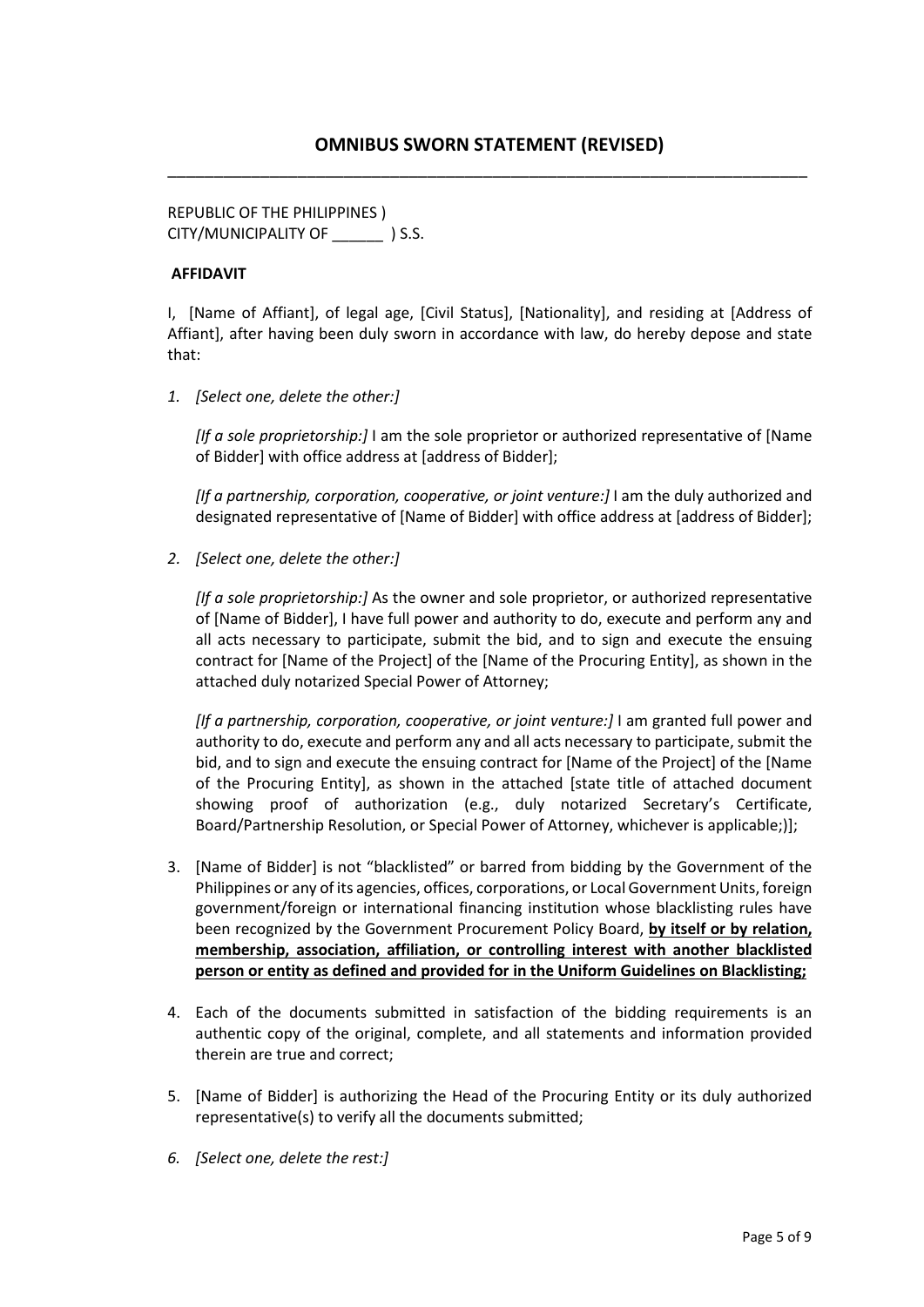*[If a sole proprietorship:]* The owner or sole proprietor is not related to the Head of the Procuring Entity, members of the Bids and Awards Committee (BAC), the Technical Working Group, and the BAC Secretariat, the head of the Project Management Office or the end-user unit, and the project consultants by consanguinity or affinity up to the third civil degree;

*[If a partnership or cooperative:]* None of the officers and members of *[Name of Bidder]* is related to the Head of the Procuring Entity, members of the Bids and Awards Committee (BAC), the Technical Working Group, and the BAC Secretariat, the head of the Project Management Office or the end-user unit, and the project consultants by consanguinity or affinity up to the third civil degree;

*[If a corporation or joint venture:]* None of the officers, directors, and controlling stockholders of *[Name of Bidder]* is related to the Head of the Procuring Entity, members of the Bids and Awards Committee (BAC), the Technical Working Group, and the BAC Secretariat, the head of the Project Management Office or the end-user unit, and the project consultants by consanguinity or affinity up to the third civil degree;

- 7. *[Name of Bidder]* complies with existing labor laws and standards; and
- 8. *[Name of Bidder]* is aware of and has undertaken the responsibilities as a Bidder in compliance with the Philippine Bidding Documents, which includes:
	- a. Carefully examining all of the Bidding Documents;
	- b. Acknowledging all conditions, local or otherwise, affecting the implementation of the Contract;
	- c. Making an estimate of the facilities available and needed for the contract to be bid, if any; and
	- d. Inquiring or securing Supplemental/Bid Bulletin(s) issued for the *[Name of the Project]*.
- 9. *[Name of Bidder]* did not give or pay directly or indirectly, any commission, amount, fee, or any form of consideration, pecuniary or otherwise, to any person or official, personnel or representative of the government in relation to any procurement project or activity.
- **10. In case advance payment was made or given, failure to perform or deliver any of the obligations and undertakings in the contract shall be sufficient grounds to constitute criminal liability for Swindling (Estafa) or the commission of fraud with unfaithfulness or abuse of confidence through misappropriating or converting any payment received by a person or entity under an obligation involving the duty to deliver certain goods or services, to the prejudice of the public and the government of the Philippines pursuant to Article 315 of Act No. 3815 s. 1930, as amended, or the Revised Penal Code.**
- **IN WITNESS WHEREOF**, I have hereunto set my hand this \_\_ day of \_\_\_, 20\_\_ at \_\_\_\_\_\_\_\_\_\_\_\_, Philippines.

Bidder's Representative/Authorized **Signatory** 

\_\_\_\_\_\_\_\_\_\_\_\_\_\_\_\_\_\_\_\_\_\_\_\_\_\_\_\_\_\_\_\_\_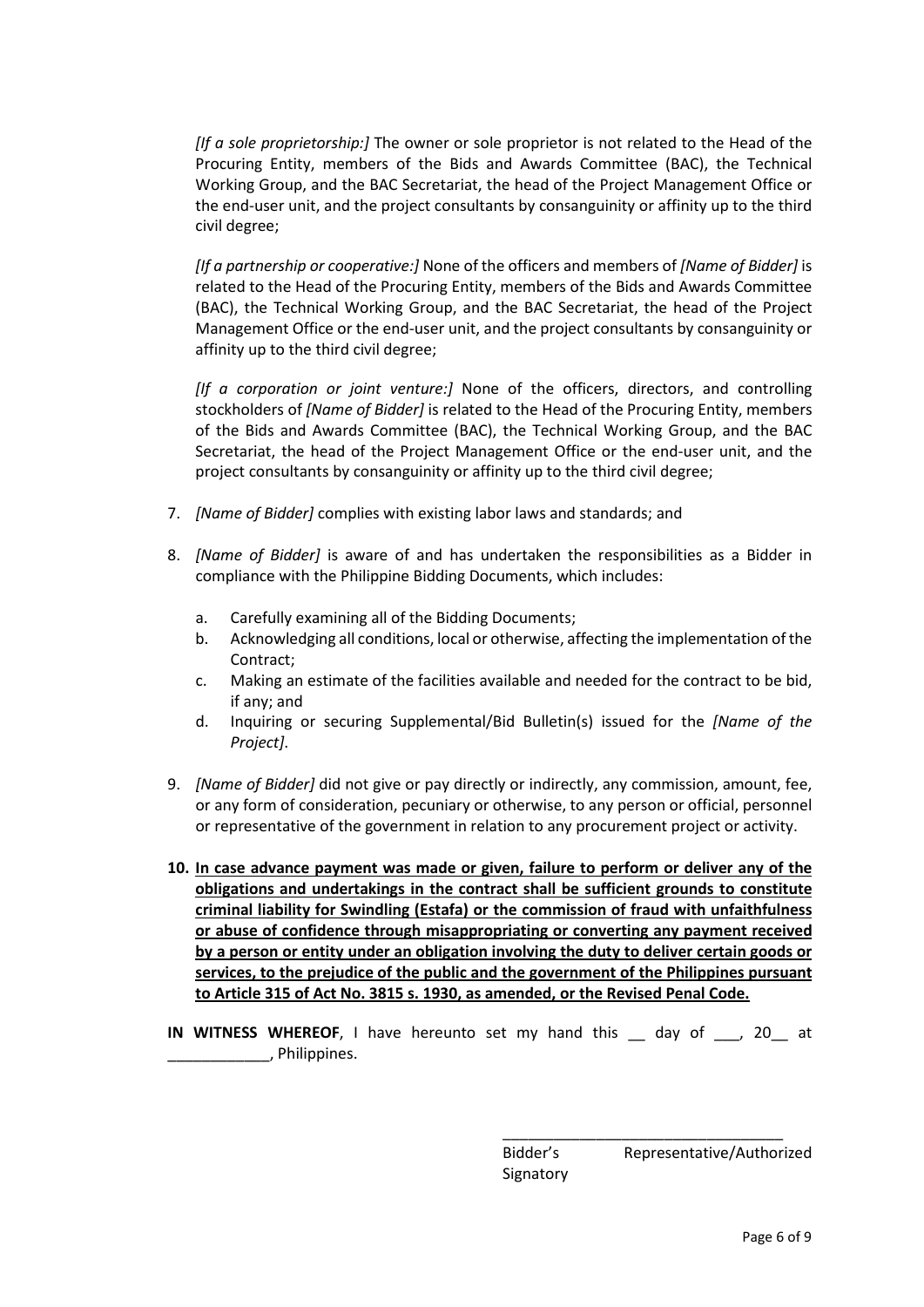**SUBSCRIBED AND SWORN** to before me on \_\_\_\_\_\_\_\_\_\_\_\_\_\_\_\_\_\_\_\_\_\_\_\_ at \_\_\_\_\_\_\_\_\_\_\_\_\_\_\_\_\_\_\_\_\_\_\_\_*,* Philippines. Affiant/s is/are personally known to me and was/were identified by me through competent evidence of identity as defined in the 2004 Rules on Notarial Practice (A.M. No. 02-8-13-SC). Affiant/s exhibited to me his/her [insert type of government identification card used], with his/her photograph and signature appearing thereon, with No. \_\_\_\_\_\_\_\_\_\_\_\_\_\_\_\_\_\_\_\_\_\_\_\_ and his/her Community Tax Certificate No. issued on \_\_\_\_\_\_\_\_\_\_\_\_\_\_\_\_\_\_\_\_\_\_ at

Witness my hand and seal on \_\_\_\_\_\_\_\_\_\_\_\_\_\_\_\_\_\_\_\_\_\_\_\_\_.

NOTARY PUBLIC

Doc. No. [ ] Page No. [ ] Book No. [ ] Series of 2022

\_\_\_\_\_\_\_\_\_\_\_\_\_\_\_\_\_\_\_\_\_\_\_\_.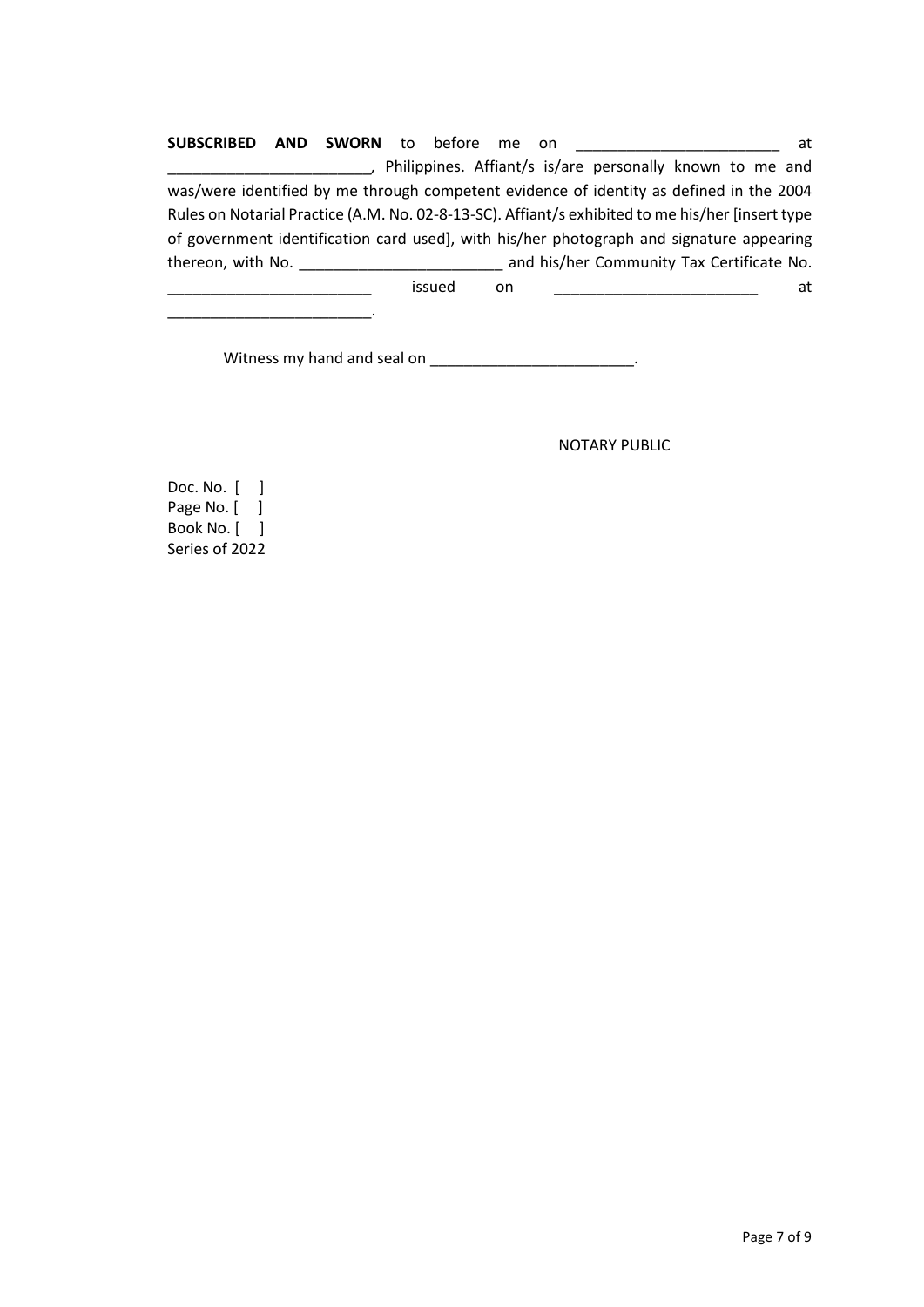I, **\_\_\_\_\_\_\_\_\_\_\_\_\_\_\_\_**, of legal age, [*single/married*], Filipino and with address at after having being sworn in accordance with law, do hereby CERTIFY that:

- 1. I am the incumbent and duly designated Corporate Secretary of [*business/company name*], organized and existing in accordance with law, with principal office address at [*business/company address*];
- 2. As Corporate Secretary, I am the custodian of the corporate books and records, including the Minutes of Meetings and Resolutions of the Board of Directors;
- 3. The Board of Directors issued Board Resolution No. \_\_\_\_\_\_ dated \_\_ authorizing **Mr./Ms.** *[name of representative]*, whose signature and initial appears below, to have full power and authority **to do, execute and perform any and all acts necessary to participate, submit the bid, and to sign and execute the ensuing contract for** *[Name of the Project]* **of the Anti-Money Laundering Council**;

Signature of Representative **Initial of Representative** 

- 4. That the above-cited authorization has not been amended, modified and/or superseded and is therefore still in full force and effect;
- 5. This certification is being issued to attest to the truth of the foregoing.

\_\_\_\_\_\_\_\_\_\_\_\_\_\_\_\_\_ \_\_\_\_\_\_\_\_\_\_\_\_\_\_\_

IN WITNESS WHEREOF, I/We have hereunto set my/our hand/s on \_\_\_\_\_\_\_\_\_\_ at

**\_\_\_\_\_\_\_\_\_\_\_\_\_\_\_\_\_\_** Corporate Secretary

**SUBSCRIBED AND SWORN** to before me on \_\_\_\_\_\_\_\_\_\_\_\_\_\_\_\_\_\_\_\_\_\_\_\_ at \_\_\_\_\_\_\_\_\_\_\_\_\_\_\_\_\_\_\_\_\_\_\_\_*,* Philippines. Affiant/s is/are personally known to me and was/were identified by me through competent evidence of identity as defined in the 2004 Rules on Notarial Practice (A.M. No. 02-8-13-SC). Affiant/s exhibited to me his/her [insert type of government identification card used], with his/her photograph and signature appearing thereon, with No. \_\_\_\_\_\_\_\_ and his/her Community Tax Certificate No. \_\_\_\_\_\_\_ issued on \_\_\_\_\_ at \_\_\_\_\_\_\_.

Witness my hand and seal on **EXALLER** 

NOTARY PUBLIC

Doc. No. [ ] Page No. [ ] Book No. [ ] Series of 2022

\_\_\_\_\_\_\_\_\_\_\_\_\_\_\_\_\_\_\_\_\_\_\_\_.